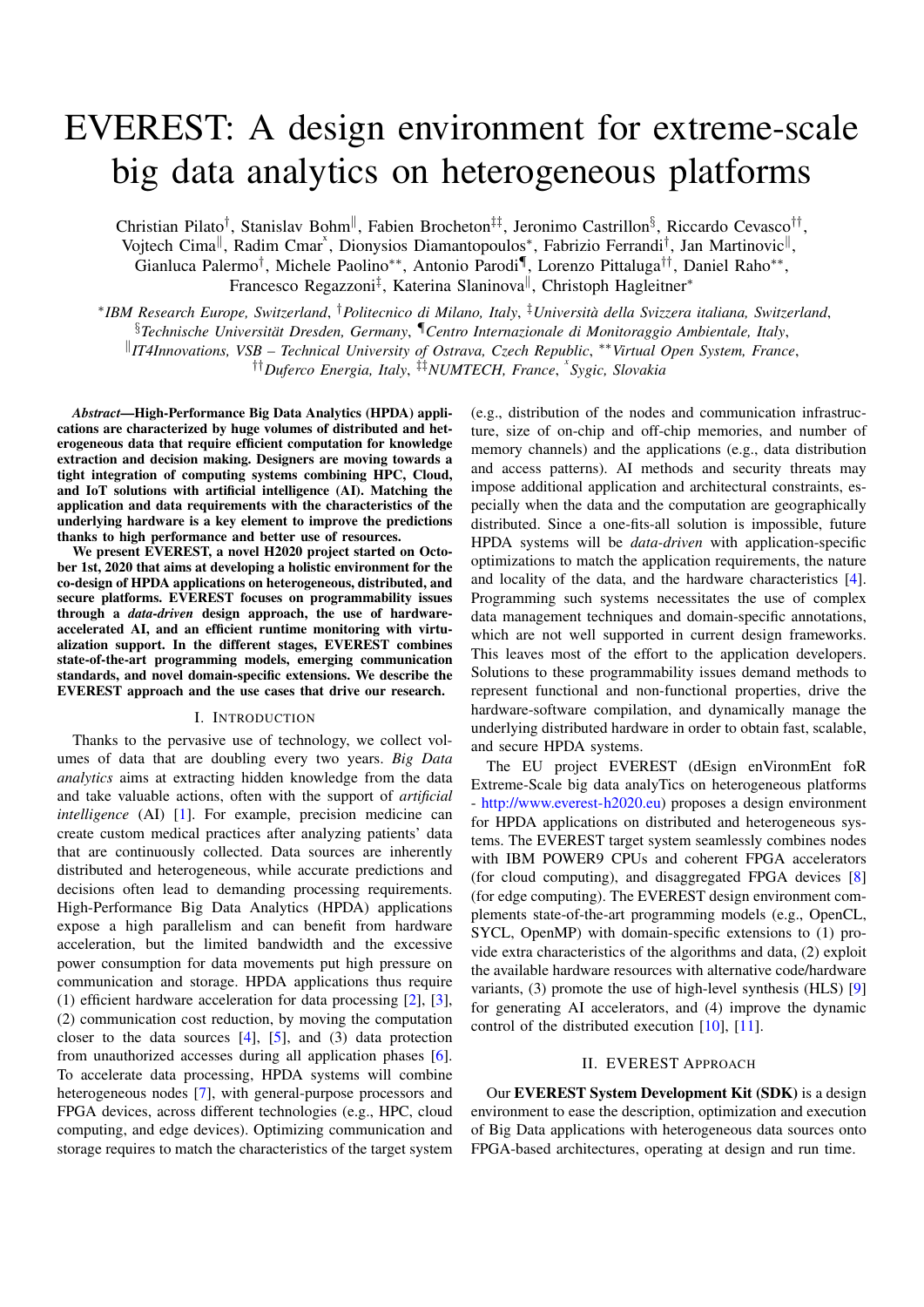At *design time*, we focus on (1) the application description along with non-functional requirements, (2) the generation of several hardware and software variants, and (3) the customization of the distributed memory architecture. We aim at developing a data-driven hardware/software compilation framework that takes as input an application description using a combination of workflow libraries, AI libraries and frameworks, and domain-specific extensions. The compilation engine explores code variants and uses HLS for generating hardware accelerators. We represent the resulting application with mainstream parallel programming models (like SYCL). Flexible memory managers will enable to co-optimize computation, communication, and storage, to move the computation closer to the data, and to implement hardware-assisted data protection.

At *runtime*, we build a virtualized environment to dynamically select the code variant to execute for each task, based on the workload and data conditions. The virtualized environment will abstract hardware characteristics of the EVEREST nodes (based on different CPU architectures e.g., x86 on the cloud and ARM/RISC-V on the edge) to present an integrated execution environment for the applications. This combined solution allows designers to match the data requests with the underlying hardware to optimize the data transfers, exploit the spatial parallelism with the hardware accelerators, and react to changes in the workload conditions.

#### III. DATA-DRIVEN COMPILATION FRAMEWORK

### <span id="page-1-1"></span>*A. Application specification and definition of requirements*

The EVEREST design framework receives as input the application description (i.e., a workflow pipeline where each node can be specified in C/C++ or with proper AI libraries). Industry-grade applications often encompass end-to-end data processing workflows composed of a large number of interconnected computational tasks of various granularity. EVEREST will feature a scalable platform based on HyperLoom [\[10\]](#page-5-9) for describing and executing complex workflows in large scale distributed environments with various virtualized heterogeneous resources. The envisioned platform aims to improve resource utilization and reduces the overall workflow processing time.

Application experts are offered embedded domain-specific languages (DSLs) to express the semantics and security requirements of computational tasks to enable high-level code optimizations. DSL extensions have been successfully demonstrated in many domains, such as computational fluid dy-namics [\[12\]](#page-5-11), hybrid particle-mesh simulations [\[13\]](#page-5-12), tensor expression optimizations [\[14\]](#page-5-13)–[\[16\]](#page-5-14), and dataflow languages [\[17\]](#page-5-15). EVEREST proposes a data-centric approach for security, dealing with confidentiality, authentication and integrity of the data handled by the system with hardware-assisted data protection applied to both edge devices and data center nodes. EVEREST will propose a comprehensive library of optimized accelerators for memory and near memory encryption, fitting the area, energy and performance constraints of the platforms. We will include information flow tracking, monitoring, and protection against malicious uses, including side-channel and buffer-overflow attacks [\[18\]](#page-5-16).



<span id="page-1-0"></span>Fig. 1. Overview of the data-driven compilation flow.

EVEREST aims at developing a unified MLIR representation for the transparent support of several high-level ML frameworks (e.g., TensorFlow or PyTorch) and high-level optimizers (e.g., XLA, Glow, TVM) [\[19\]](#page-5-17).

## *B. Generation of software and hardware variants*

DSLs will be used to concisely express performance-critical functionality and annotate data characteristics and requirements. Tensors and particles are two examples of EVEREST data-centric programming abstractions that will enable optimization of data communications and generation of custom memory subsystems. DSLs for expression languages will enable highly-optimized kernel generation either in software or hardware to enlarge the optimization space [\[14\]](#page-5-13), while allowing more control for provably safe execution [\[15\]](#page-5-18).

For a higher-level coordination of the workflow kernels, EVEREST will look at functional abstractions to implicitly express the application dataflow [\[17\]](#page-5-15), [\[20\]](#page-5-19) and its integration on HyperLoom [\[10\]](#page-5-9). The compiler front-end unifies the orchestration and the kernel specifications into a single MLIR as shown in Fig. [1.](#page-1-0) We will extend the LLVM compilation framework [\[21\]](#page-5-20) with dedicated MLIR dialects [\[22\]](#page-5-21) for domainspecific kernels. The tool chain will support standard exchange formats used in machine learning (e.g., NNEF or ONNX).

The middle-end of the compilation flow will rely on highlevel architecture models [\[23,](#page-5-22) Chapter 6] [\[24\]](#page-5-23) and simulators [\[25\]](#page-5-24), [\[26\]](#page-5-25) to explore the design space and create multiple hardware and software variants. These variants are performance/energy trade-offs that are exposed to the runtime system. For instance, a software-only implementation could explore layouts of particles as array-of-structures or structure-of-arrays, or could tile complex tensor expressions to fit the memory hierarchy while allowing different threading implementations for the runtime. Hardware variants could implement a chain of tensor operations directly on the FPGA logic before writing back to main memory. Hardware/software partitioning will be driven by annotations and the two parts will be co-optimized, including hardware estimations for code-snippets (cf. Fig. [1\)](#page-1-0).

EVEREST will leverage FPGA resources to create hardware accelerators with high-level synthesis, especially for data-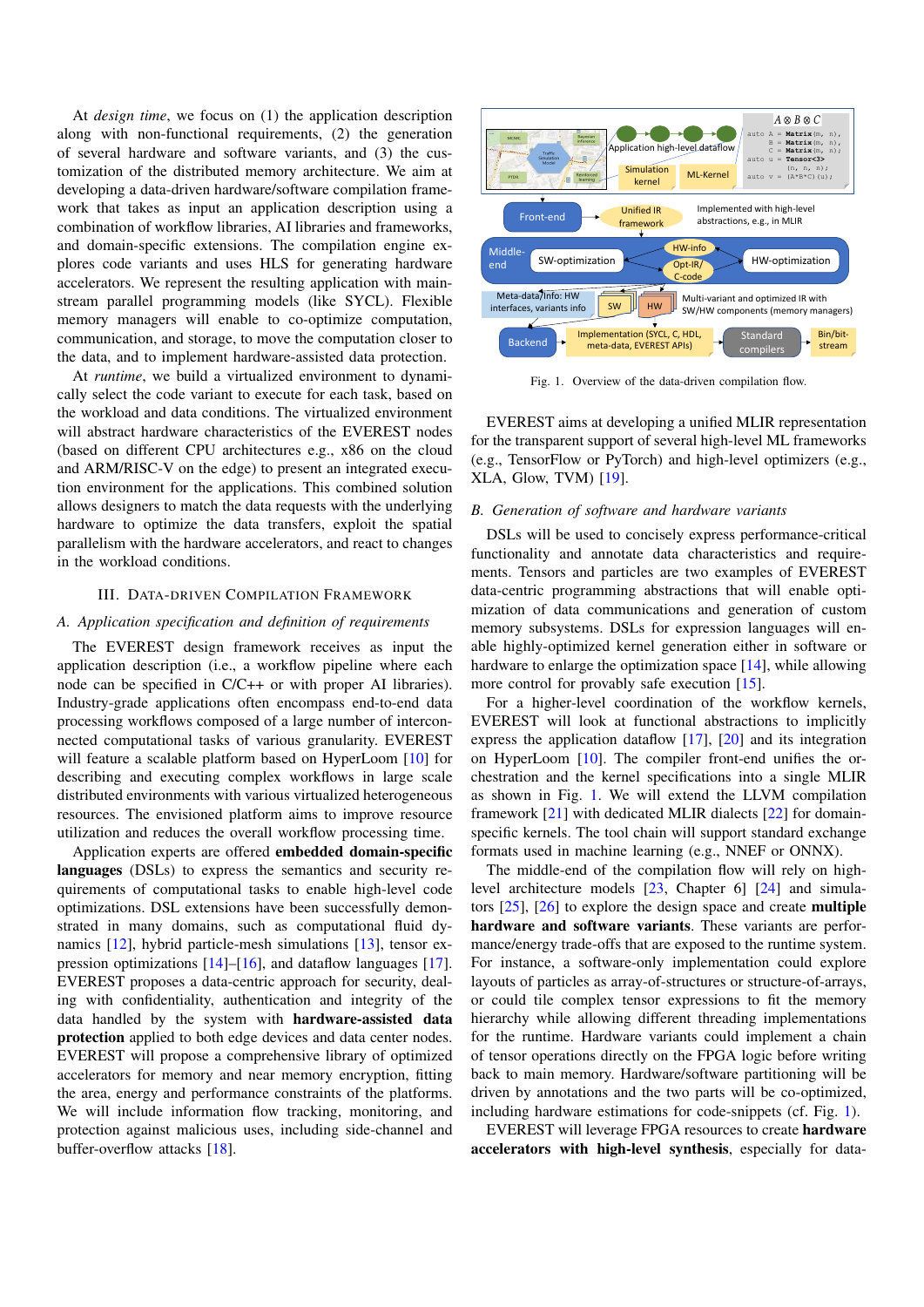intensive and AI tasks. In EVEREST, we use Bambu, an opensource HLS tool based on both GCC and LLVM [\[27\]](#page-5-26). Bambu will optimize execution and memory bandwidth of accelerators. Data distribution introduces additional challenges in terms of variable read/write latency and energy based on the location of the data. Since the memory behavior of an application ranges from statically predictable patterns [\[3\]](#page-5-2) to irregular memory accesses [\[2\]](#page-5-1), we will use a fully automated and transparent memory management at both compile time and runtime with a combination of polyhedral-based transformations [\[28\]](#page-5-27), multi-port memories [\[29\]](#page-5-28) and dedicated micro-architectures to schedule the memory accesses [\[5\]](#page-5-4), interleave the memory requests and hide the communication latency with the distributed memories [\[30\]](#page-5-29). We will generate and optimize such accelerators based on the information extracted from the DSL annotations. EVEREST will extend high-level synthesis for the automatic integration of security features, like application-specific dynamic information flow tracking [\[18\]](#page-5-16), [\[31\]](#page-5-30). We will also develop and use a library of cryptographic functions, to ensure data integrity, confidentiality, and authentication. Such cryptographic routines will match application requirements and dynamic behaviors. Dedicated hardware monitors will detect anomalies with respect to the expected data behaviors (timing patterns, access patterns, typical sizes and ranges), activating proper dynamic adaptation in the form of "auto-protection".

Given the set of variants, the backend will generate software implementation relying on state-of-the-art programming models (e.g. SYCL) to enable seamless integration in the tooling infrastructure. Meta-information about the variants will be provided to the runtime system to support dynamic selection. Finally, standard toolchains will be used to generate binaries and bitstreams for the target devices.

# IV. VIRTUALIZATION-BASED RUNTIME OPTIMIZATION

EVEREST features a distributed runtime support to manage and coordinate the computation across the different system nodes. Tasks are defined in a way that allows runtime migration of both data and computations. FPGA accelerated applications and the runtime framework will be designed with a virtualized environment to abstract the hardware resources. This approach improves efficiency and security. Also, we will be able to seamlessly move the computation between edge nodes and also between edge and cloud parts. The runtime layer optimizes the use of heterogeneous and distributed resources by parallel application instances running in different virtual machines (VMs). The EVEREST virtualized runtime environment automatically manage the code to run and configure the hardware based on the workload conditions and the data distribution. virtualization techniques will abstract hardware characteristics of the heterogeneous target nodes to present an integrated execution environment for the applications. As described in Section [V,](#page-2-0) the nodes may feature different CPUs (i.e., x86 in the cloud and ARM/RISC-V in the edge [\[32\]](#page-5-31)) and accelerators (e.g., GPUs and FPGAs [\[33\]](#page-5-32)). Fig. [2](#page-2-1) shows an overview of the EVEREST virtualized runtime environment. Its implementation includes both hypervisor and guest OS extensions to manage, optimize,



<span id="page-2-1"></span>Fig. 2. Virtualized runtime environment overview.

and monitor the access to hardware from guest applications. These extensions provide:

- 1) Data protection layer. The system monitors the execution to identify malicious attacks (see Section [III-A](#page-1-1) and react by using the security mechanisms added by the compiler.
- 2) Dynamic hardware-software adaptation strategy. We propose an intelligent policy to select the code variant or hardware configuration to execute, among the ones pregenerated at compile time, based on the system status.
- 3) Virtualization support and hypervisor extensions. Hardware configurable parameters, including accelerator APIs, are exposed directly to the applications inside the VMs, requiring also guest OS enhancements (e.g., drivers).

The EVEREST virtualization environment will interact with the underlying hardware to select the variants to execute. EVEREST provides dynamic application auto-tuning capa-bilities based on mARGOt [\[11\]](#page-5-10), a dynamic decision-maker that performs an automatic selection of the variant to execute for each critical kernel identified at compile time. For example, a variant that makes heavy access to unavailable hardware resources can be replaced by a variant that fits better with the system status. This selection is based on (1) the dynamic characteristics of the target system (e.g., available resources) [\[34\]](#page-5-33), (2) the optimization goal set for execution (e.g., performance or energy consumption) [\[35\]](#page-5-34), [\[36\]](#page-5-35), (3) the additional dynamic requirements (e.g., security monitoring, data features [\[37\]](#page-5-36)), and (4) the available techniques for data management (e.g., data representations and distributed allocation). The selection will generalize the concept of affinity between the code variants and the available system configurations and requirements. Hardware monitors will collect the information to make the selection.

Guest programs will configure the underlying hardware or make specific requests based on workload conditions, environment changes and the availability of specific hardware resources (e.g., communication channels, remote notes). API remoting techniques will improve data exchanges. The distributed runtime also leverages the configuration of pre-defined hardware resources for deep learning, like reconfigurable AI networks.

## V. EVEREST TARGET SYSTEM

<span id="page-2-0"></span>In EVEREST, we envision a hierarchy of processing environments, as shown in Fig. [3.](#page-3-0) The outermost layer (*End-*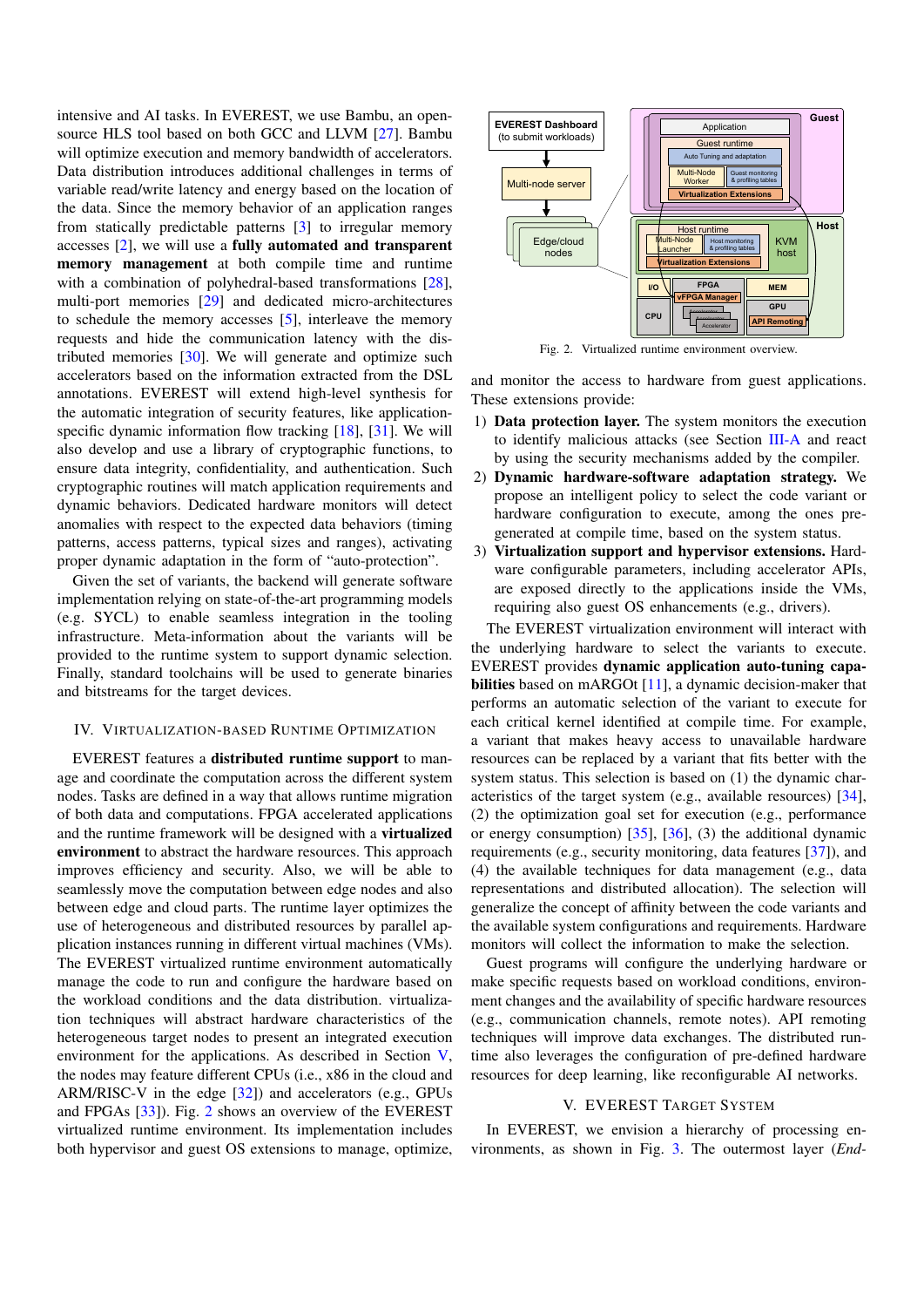

<span id="page-3-0"></span>Fig. 3. EVEREST ecosystem overview.

*Point Devices*) receives the stream of data and performs initial processing under strict latency constraints and with the limited performance available in end-point devices. These requirements dictate very fast data pre-processing, inference and perhaps only limited training. Depending on the application, these edge nodes can be complemented by an inner-edge environment that does more extensive processing, training and data analysis. The inner-edge environment features more powerful hardware and less stringent requirements for real-time processing. The results of this layer are then forwarded to the core cloud services (public, private or hybrid), where more extensive analysis and model building is performed on heterogeneous hardware.

Today's edge nodes are typically scaled versions of cloud servers, which primarily combine CPUs with tightly-coupled co-processors (e.g. GPUs). However, CPUs and GPUs are optimized towards batch processing of in-memory data and can hardly provide deterministic performance for the processing of streaming data coming from the I/O channels of end-point devices. Future edge servers call for a new heterogeneous computing node tailored to the processing of streaming data at low power consumption and high energy efficiency. To support this vision, the EVEREST project targets distributed architectures composed of industry established computing nodes, with CPUs and GPUs, as well as experimental heterogeneous nodes with FPGAs. Each experimental node may feature one or more FPGA devices for hardware acceleration and one or more physical memories (either local or external to the FPGA), as shown in Fig. [4.](#page-3-1) Such systems will run Linux as Operating System (OS) and a hypervisor to manage the hardware resources. Note that the EVEREST approach is not limited to these architectures. In fact, specifying the workflow pipelines at a higher level of abstraction, within the specifications of EVEREST SDK and virtualization technology, as discussed previously, will enable the porting of the applications to architectures with heterogeneous GPU-based nodes and end-user embedded devices. We aim at developing a small multi-node demonstrator based on the technology and the components available during the project's timeline. To develop the EVEREST SDK for heterogeneous systems, we focus on two state-of-the-art FPGA-based research platforms: a CPU-managed system that



<span id="page-3-1"></span>Fig. 4. EVEREST featured system as a combination of heterogeneous nodes with OpenCAPI cache coherent and TCP/UDP protocols.

rely on tightly-coupled bus-attached FPGAs [\[38\]](#page-5-37) and an FPGAdisaggregated system that relies on loosely-coupled networkattached FPGAs [\[8\]](#page-5-7). The final EVEREST demonstrator will feature both nodes to examine how the different architectural configurations can accommodate big data workloads at the edge and on the cloud.

In EVEREST, the POWER9 node with tightly-coupled busattached FPGAs forms the basic platform to research these challenges. In addition, the system is augmented with looselycoupled network attached FPGAs to increase the parallel processing capability from multiple I/Os streams. The latter platform will be also evaluated as an edge node, where processing closer to the multiple I/O streams can offer great performance due to the low-latency and high-energy efficiency of the FP-GAs. Both bus-attached FPGAs and network-attached FPGAs are envisioned as a scale-up opportunity of the POWER9 node, while multiple such nodes will be extended across the datacenter, as a scale-out configuration.

The demonstrator based on loosely-coupled networkattached FPGAs will rely on the cloudFPGA platform [\[8\]](#page-5-7). CloudFPGA is a research platform that disaggregates the FPGA accelerator from the server, turning it into a stand-alone computing resource. Such network-attached FPGAs can be deployed at large scale and independently of the number of CPU servers in the data-center (DC). The network attachment allows them to seamlessly connect with each other as well as with one or more CPUs. The resulting disaggregated heterogeneous computing infrastructure is capable to dynamically adapt to the scale of any workload. Meanwhile, large-scale applications ranging from business analytics to scientific simulations and AI have started to scale out using distributed frameworks such as Hadoop, Spark, HyperLoom, and Tensorflow. The cloudFPGA platform enables a user to acquire, distribute, configure and operate stand-alone network-attached FPGAs at large scale in DC infrastructures. The use of a shell-role architecture combined with partial reconfiguration provides for isolation of the system management functions from the user logic within the network-attached FPGA. This approach protects the integrity of the DC network by creating a separation between privileged and non-privileged user logic functions.

# VI. EVEREST USE CASES

We drive our research with three industrial applications: (1) a weather analysis-based prediction model for the energy trading market, (2) an application for air-quality monitoring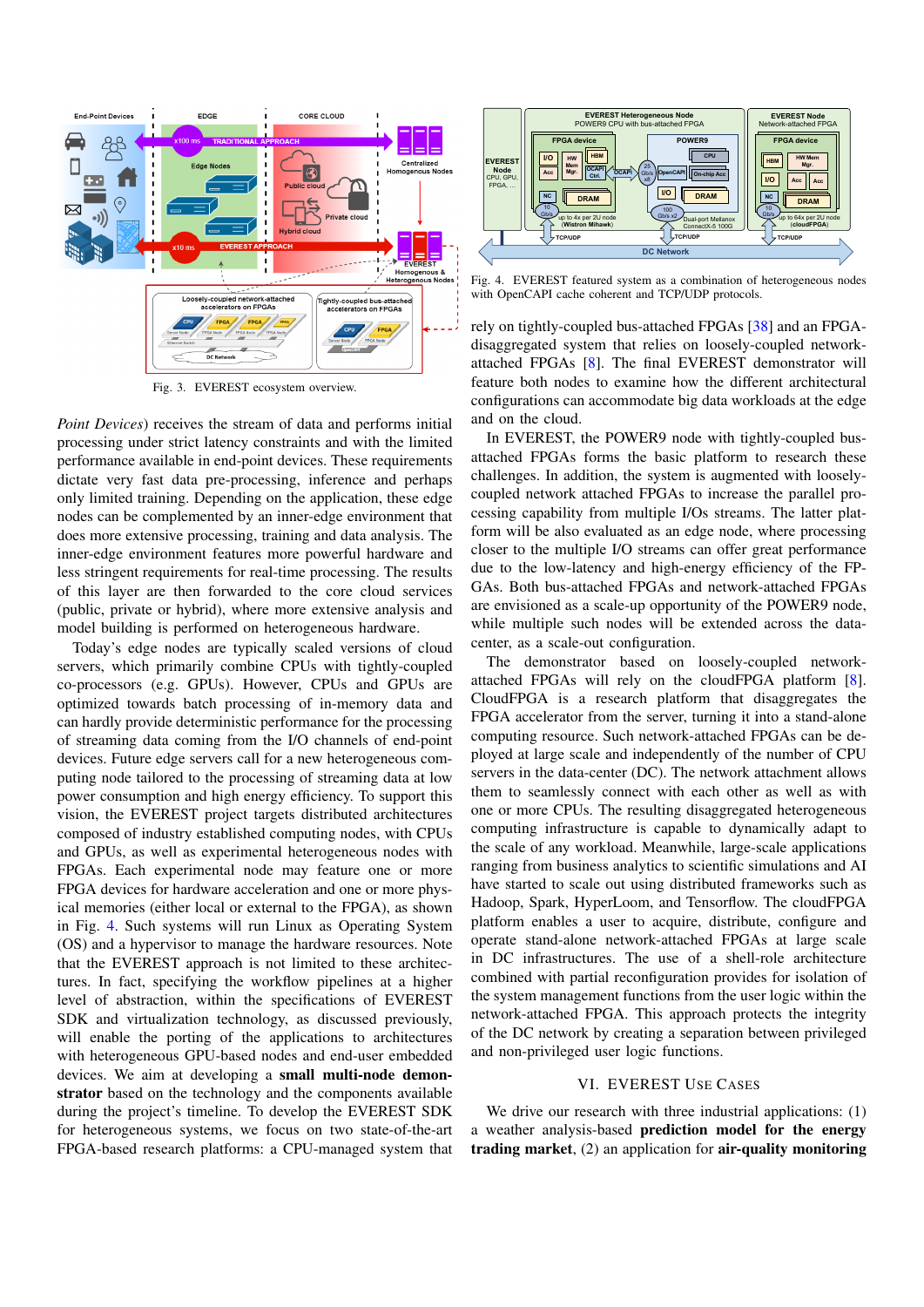of industrial sites, and (3) a traffic modeling framework for intelligent transportation in smart cities. The applications are representatives of future HPDA applications: they have large and heterogeneous data sets (*Volume* and *Variety*), including historical and real-time data (*Velocity*) with important security concerns during communication and storage (*Veracity*). They are also aligned with the United Nations Sustainable Development Goals (no. 7, 9, 11 and 13).

## *A. Weather-based predictions for renewable energy production*

In 2017, for the first time, the European Union generated more electricity from wind, solar and biomass than from coal according to new analysis from *Sandbag* and *Agora Energiewende*. The European energy market shows a strong interplay between the different energy sources: for example, a drought period can affect the hydroelectric production, demanding gas generation to counterbalance. Also, the prediction of energy production from renewable sources (in particular wind) is uncertain. Renewable energy production forecasting systems currently rely on an ensemble of meteorological predictions provided by global circulation models with grid spacing between 15 and 25 km and hourly temporal resolution. This ensemble predicts variables such as 2m temperature, nearsurface wind speed, incoming solar radiation, and rainfall depth, that become input of a subsequent deep learning model trying to characterize the complex input/output relationship of the given power plant under consideration. Even using ensemble approaches, large uncertainties still exist when operating forecasting systems based on meteorological variables predictions at tenths of km's, especially when dealing with sudden local changes in cloud cover and wind intensity.

In EVEREST, we aim at reducing the cost of imbalance in case of severe meteorological ramp-up/down events. The application will forecast the energy produced by a wind farm in the next day with a 24-hour prediction on a hourly basis. Thanks to transparent hardware acceleration, we will be able to increase the resolution of weather forecast ensembles to better predict high-localized meteorological variations at hourly scale [\[39\]](#page-5-38), [\[40\]](#page-5-39). Thanks to AI tools, we will combine the resulting weather models with historical data.

## *B. Air-quality monitoring in industrial sites*

Every year new publications show the impact of air quality on public health. The latest figures from the World Health Organization (WHO) show that air pollution kills an estimated seven million people worldwide every year. WHO data shows also that 9 out of 10 people breathe air containing high levels of pollutants, and that the economic impact of this pollution on health is estimated to 5.7K billions of dollars per year. Industry contributes to this impact and must adapt on the one hand to increasing regulatory constraints and on the other hand to citizen pressure, in particular due to the development of low-cost air-quality sensors providing massive amounts of (low quality) spatial information. To support manufacturers, NUMTECH offers Plum'air, a service that allows an industrial site to collect real-time information about the monitoring and control of the pollution. In forecast mode, it can be used as a

decision tool for an industrial site to adapt its activity in order to reduce its impact, especially in the transition phase before the implementation of heavy investments in terms of emission treatment or reduction systems. In this mode, Plum'air aims at forecasting the environmental impacts due to atmospheric releases of an industrial site at local scale (within 10 km from emission sources).

In EVEREST, we forecast the environmental impacts of chemical pollutants combining high-resolution weather ensembles with local data. Together with hardware acceleration, we will be able to obtain accurate information about the environment so that the industrial site can promptly delay production activities that may have an impact (e.g., increase of atmospheric releases) or activate emission reduction treatments.

## *C. Traffic modeling for intelligent transportation*

Traffic modelling and prediction is a critical component for Smart Cities to build their intelligent traffic management system (ITS). Our approach for designing such a component is by creating a traffic modelling ecosystem comprised of tightly coupled processing elements such as reading big sensory data real-time and of a long-history records; traffic simulator which boosts the raw sensory data dataset into rich training sequences; traffic prediction model which learns from the training data set; route calculation as a service exploiting traffic prediction model. As the main data input into the system we will use provisioned origin-destination matrix (O/D) and a large historical data set of floating car data (FCD). FCD is represented by geo position and the speed of vehicle sensed approximately each 5 seconds from navigation devices, that is from millions of devices every day over the period of several years. However, our model will operate on selected cities (like Vienna) counting thousands of vehicles daily. Traffic simulator simulates individual clients driving around the smart city by combining both macro and microscopic approaches, optimizing the traffic flow [\[37\]](#page-5-36), [\[41\]](#page-5-40), [\[42\]](#page-5-41). The simulator calculates traffic model in near-real time while it requires access to historical records and a streaming long data chunks for ML predictions. It updates the traffic model for various conditions as well as it can generate training sequences for traffic predictions.

In EVEREST, we will improve the key processing components of the traffic modeling eco-system. The use of efficient AI methods will allow the edge nodes to collect and process more data, while addressing all privacy and security concerns. Also in this case, the EVEREST SDK will allow non-expert designers to easily express the application requirements for the compilation framework and the runtime system.

# *D. Why using the EVEREST SDK?*

The applications will demonstrate how the EVEREST SDK can unleash novel market opportunities for the respective companies. The EVEREST SDK will provide following benefits:

• Quality of predictions: the possibility of integrating realtime and historical data by means of AI will allow more accurate predictions. This aspect is crucial for all applications as their commercial value lies on precise and timely knowledge extracted from the data.